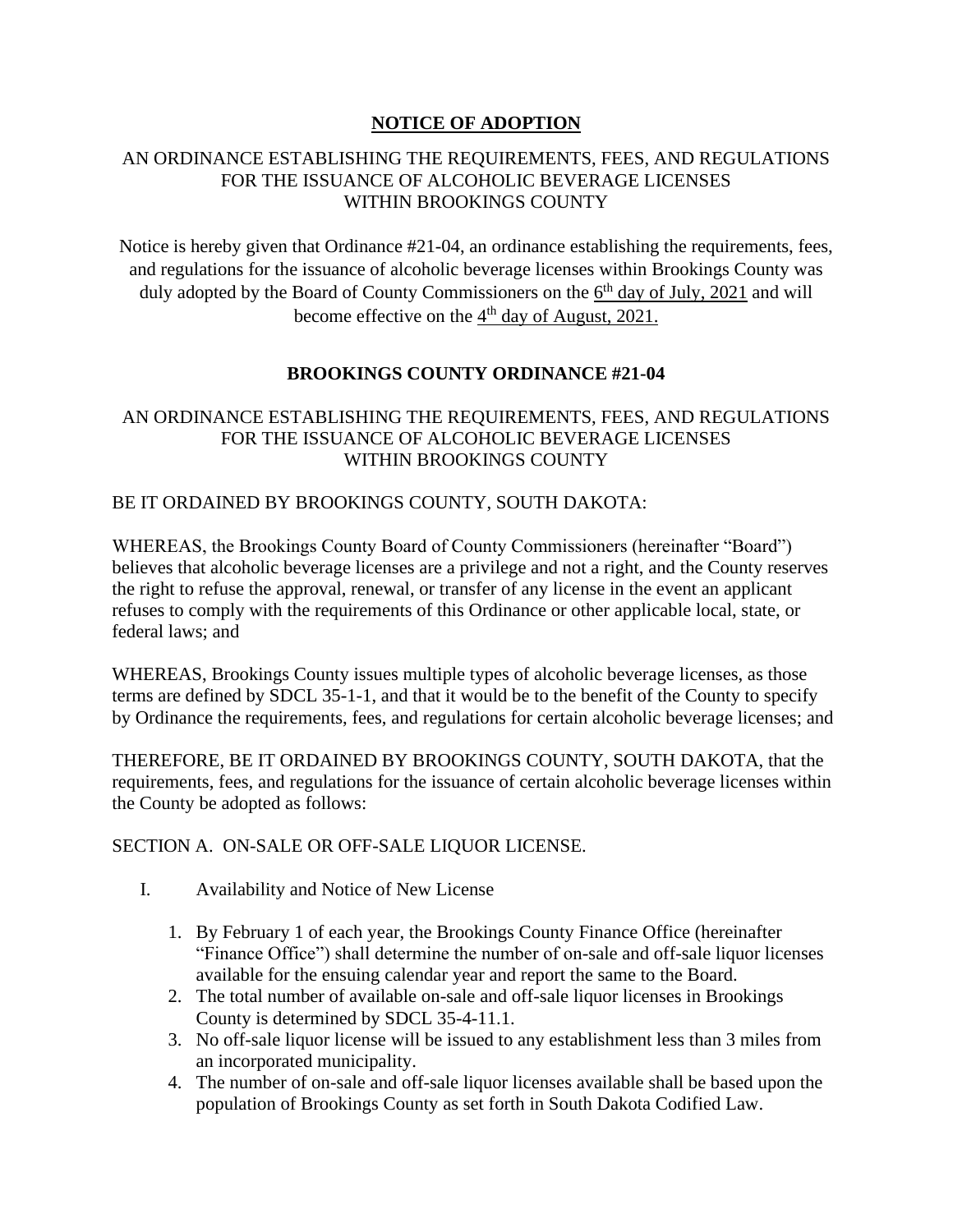- 5. If an additional on-sale or off sale liquor license becomes available in Brookings County, a notice will be published in the legal newspapers of the County for at least two (2) consecutive weeks, stating that the Board will be accepting applications for the new license, and setting a deadline for applications to be submitted.
- 6. After the deadline has passed, all applications submitted to the Finance Office shall be submitted to the Board for consideration.

# II. Application Process

- 1. The application for an on-sale or off-sale liquor license, or the transfer of an existing license, intending to operate outside the corporate limits of a municipality within Brookings County, shall be submitted to the Board for approval pursuant to SDCL 35-2-1.2.
- 2. The application shall be accompanied by the required fee.
- 3. Applicants shall provide appropriate proof, as required by the Board, that the premises to which the license is being issued or transferred has or shall have (within the time period stated below) a sufficient structure in which to conduct the operation of an on-sale or off-sale liquor business.
- 4. Such proof may include, but is not necessarily limited to, pictures (inside and outside) of any existing structures, and plans and specifications of proposed structures along with proof of ownership or a valid lease of the premises.
- 5. Under no circumstance will an alcoholic beverage license of any kind be approved or transferred to any premises upon which a zoning ordinance violation has been identified until such time as the premises is brought into full compliance with all applicable provisions of the Brookings County Zoning Ordinance.
- 6. An on-sale or off-sale liquor license shall not be issued or transferred to any premises or parcel of land where there is not an approved structure located. Conditional approval may be given to an applicant and the license will be held by the County for up to one year to allow for the construction of an approved structure. The license will then be issued to the applicant upon the completion of such structure. Conditional approval may also be granted if the applicant needs additional time to rezone the premises for compliance with county zoning requirements. If the license has not been issued within one year due to the applicant failing to comply with this Ordinance, the county may, upon request of the applicant, extend the conditional approval for up to six (6) additional months if it finds that the delay is not the fault of the applicant. Under no circumstance shall a license be held on conditional approval in excess of eighteen (18) months.
- 7. An application for the transfer of an existing license to a new location or to another person shall comply with the requirements of SDCL 35-2-7.
- III. Approval Process
	- 1. The Board shall fix the time and place for hearing upon all such applications that come before the Board.
	- 2. The Finance Officer shall publish notice once in the legal newspapers of the County after a hearing date has been set. The notice shall be headed "Notice of Hearing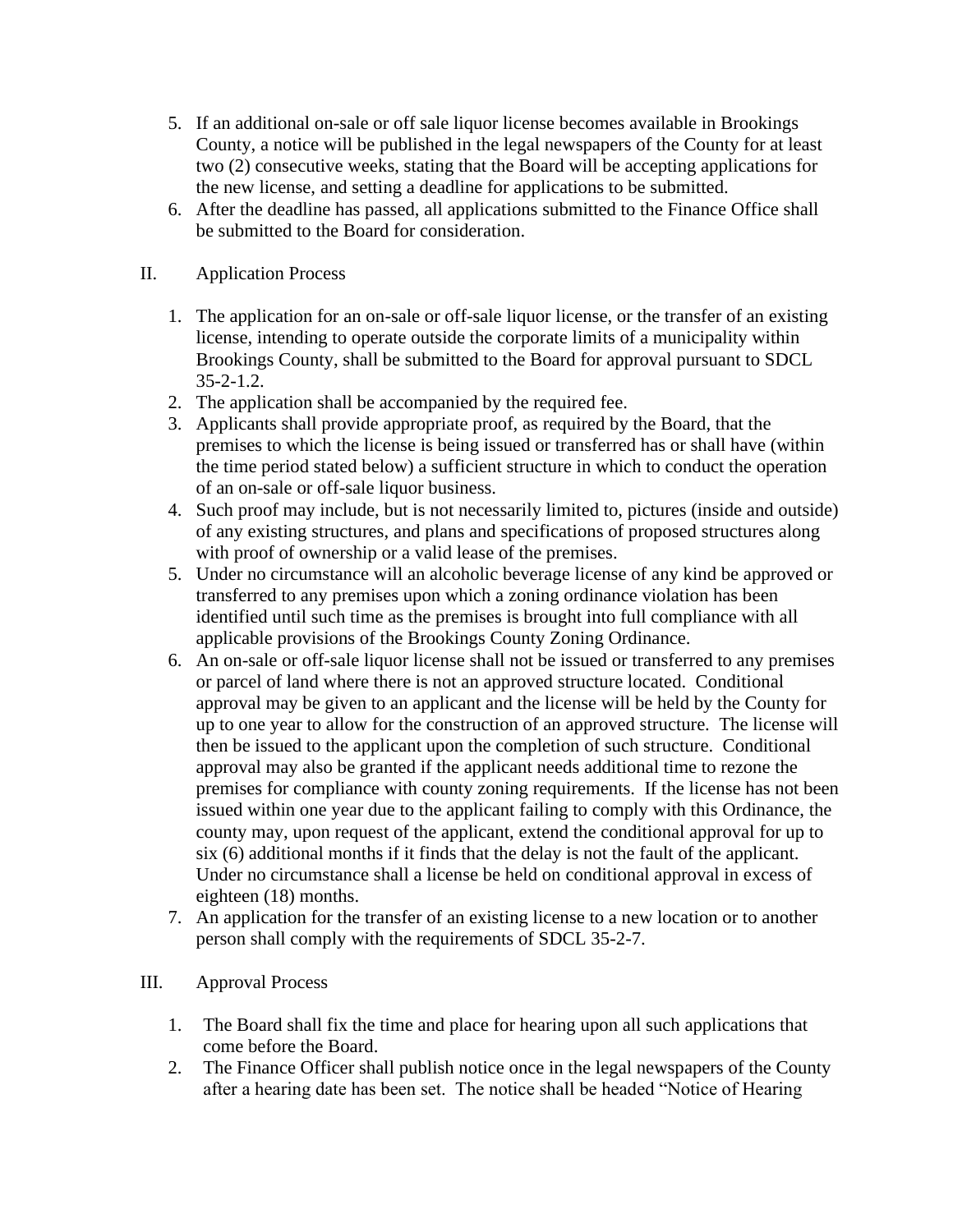Upon Applications for Sale of Alcoholic Beverages." The notice shall state the time and place when and where such applications will be considered by the Board, and shall state that any person interested in the approval or rejection of any such application may appear and be heard. The notice shall be published at least one (1) week before the hearing, pursuant to SDCL 35-2-5.

- 3. At the time and place stated in the notice, the Board shall consider each application and any objection to the application before making its final decision on the application.
- 4. The Board may approve or disapprove the application for an on-sale liquor or offsale license, or the transfer of an existing license, depending on whether the Board deems the applicant a suitable person to hold the license and whether the Board considers the proposed location suitable, pursuant to SDCL 35-2-1.2.
- 5. License application fees will not be refunded once the license is approved by the Board and issued by the State.
- 6. If the Board does not approve an application, it shall endorse on the application the reasons for the denial and return the application and fee to the applicant. No further application may be received from the applicant until after the expiration of one (1) year from the date of a denied application. However, if the application was denied based on the suitability of the location for the license, no further application may be received from the applicant until after the expiration of three (3) months from the date of the denied application only if the application is for a different location, pursuant to SDCL 35-2-5.1.

#### IV. Renewal Process

- 1. Applicants for the renewal of an on-sale or off-sale liquor license shall follow the same application process as set forth above.
- 2. An application for the reissuance of an on-sale or off-sale liquor license may be approved by the Board without a hearing unless in the past year the licensee or one or more of the licensee's employees have been subjected to a criminal penalty for violation of the alcoholic beverage control law or the license has been suspended, pursuant to SDCL 35-2-1.2.
- 3. The Board may not reissue any on-sale or off-sale liquor license issued pursuant to subdivision  $35-4-2(4)$ ,  $(6)$ , or  $(13)$  to the same licensee or the licensee's transferee if the license has not been actively used by the applicant during the two years preceding the date of the current application, pursuant to SDCL 35-2-5.3.
- 4. The term, actively used, as defined in SDCL 35-2-5.3, means that the licensed premise was open to the public during regular business hours for the sale and consumption of distilled spirits for at least sixty days during the two preceding years. However, the licensed premise is only required to be open five days per year if it is open to the public during a special event that has at least twenty-five thousand visitors.
- 5. No license granted under this title may be reissued until all taxes incurred by the licensee as a result of the operation of the licensed premises, including municipal and state sales and use taxes, unemployment insurance tax, or any other state tax, are paid or are not delinquent. No license granted under this title may be reissued until all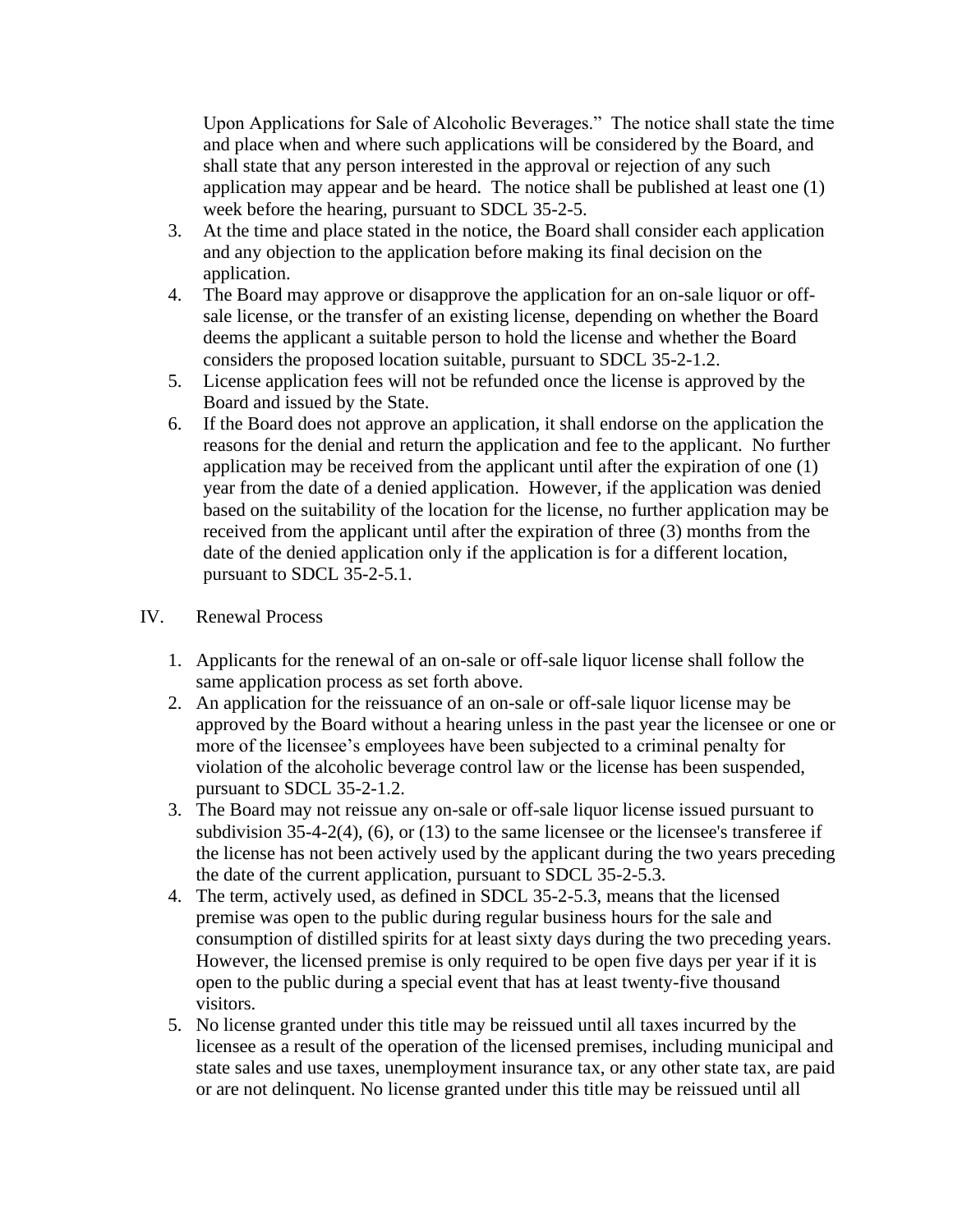property taxes which are the liability of the licensee levied on the licensed premises are paid or are not delinquent. No license granted under this title may be reissued to an Indian tribe operating in Indian country controlled by the Indian tribe or to an enrolled tribal member operating in Indian country controlled by the enrolled tribal member's tribe until the Indian tribe or enrolled tribal member remits to the Department of Revenue all use tax incurred by nonmembers as a result of the operation of the licensed premises, and any other state tax has been remitted or is not delinquent.

## SECTION B. OTHER ALCOHOLIC BEVERAGE LICENSES.

Applicants for any other alcoholic beverage license, excluding on-sale liquor licenses, issued by the County shall follow the requirements as set forth above, unless otherwise specified by South Dakota Codified Law or the South Dakota Department of Revenue.

## SECTION C. PROVISIONS PERTAINING TO ALL LICENSES.

All alcoholic beverage licenses issued by Brookings County shall be subject to the following provisions:

## I. Special Event Licenses

- 1. Applications for special events licenses shall only be received by civic, charitable, educational, fraternal, or veterans organization or any licensee licensed pursuant to subdivision 35-4-2(4), (6), or (16).
- 2. No fee is required with the application for a special events license.
- 3. Any license issued pursuant to SDCL 35-4-124 shall be issued for a period of time established within the sole discretion of the Board, not to exceed fifteen (15) consecutive days.
- 4. No person or organization may be issued a permit pursuant to SDCL 35-4-124 more than three times in any one calendar year.
- 5. No public hearing is required for the issuance of a license pursuant to this section if the person applying for the license holds an on-sale alcoholic beverage license or a retail malt beverage license in the municipality or county or holds an operating agreement for a municipal on-sale alcoholic beverage license, and the license is to be used in a publicly-owned facility.
- 6. The licensee must comply with all applicable state laws concerning the consumption of alcoholic beverages as set forth in SDCL Ch. 35-4.
- 7. Special events licenses may be issued for different alcoholic beverage licenses as specified in SDCL 35-4-124.
- II. Time for Selling or Serving
	- 1. No on-sale or off-sale licensee, licensed under SDCL 35-4-2, may sell, serve or allow to be consumed on the premises covered by the license, alcoholic beverages between the hours of two a.m. and seven a.m. or at any time on Christmas Day, pursuant to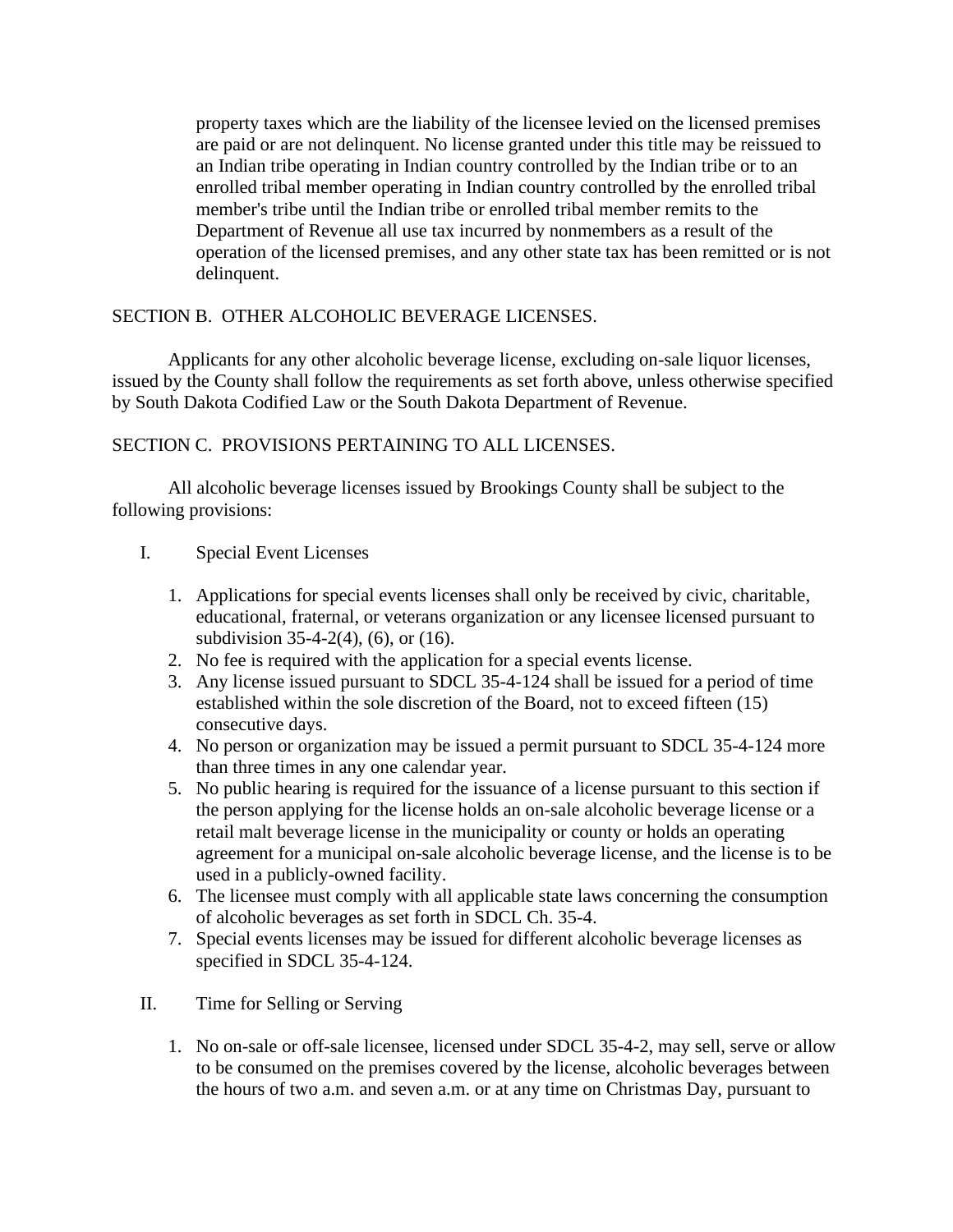SDCL 35-4-2.1, except for holders of on/off sale malt beverage licenses and on/off sale wine licenses which shall be permitted to sell, serve and allow consumption on the premises covered by the license on Christmas Day.

- 2. The sale, service, and consumption of alcoholic beverages shall be permitted on Sundays and Memorial Day, except between the hours of two a.m. and seven a.m., pursuant to SDCL 35-4-81.
- 3. A violation of this section is a Class 2 misdemeanor, punishable by up to thirty (30) days imprisonment in the county jail or a five hundred dollar (\$500.00) fine, or both.

## III. Consumption on County Property

- 1. The consumption of alcoholic beverages upon property owned, leased or rented by Brookings County shall be prohibited unless authorized by this Ordinance.
- 2. Persons who wish to dispense alcoholic beverages upon county property must submit an application to the Board, who shall thereafter advise the applicant of the applicable restrictions, locations or activities permitted for the possession, sale or consumption of alcoholic beverages applicable to such location and/or function. The applicant is thereafter required to post written notice of such restriction in a conspicuous manner, at each location where alcoholic beverages are dispensed.
- 3. Applications to dispense alcoholic beverages in locations under the joint control of the City of Brookings and Brookings County will be reviewed and approved by the Joint Powers Board.
- 4. A violation of this section is a Class 2 misdemeanor, punishable by up to thirty (30) days imprisonment in the county jail or a five hundred dollar (\$500.00) fine, or both.

#### SECTION H. MISCELLANEOUS.

This Ordinance shall replace any and all prior ordinances or resolutions adopted by the Brookings County Board of County Commissioners regarding the regulations, requirements, or distribution of alcoholic beverage licenses within the County, except Resolution #15-04 establishing the current number of on-sale liquor licenses available for a calendar year.

Any provision regarding the requirements, fees, regulation, or distribution of alcoholic beverage licenses not addressed within this Ordinance shall be followed pursuant to South Dakota Codified Law.

Adopted this  $6<sup>th</sup>$  day of July, 2021

#### BROOKINGS COUNTY:

ATTEST:

Larry Jensen Chairperson Lori Schultz Brookings County Commission